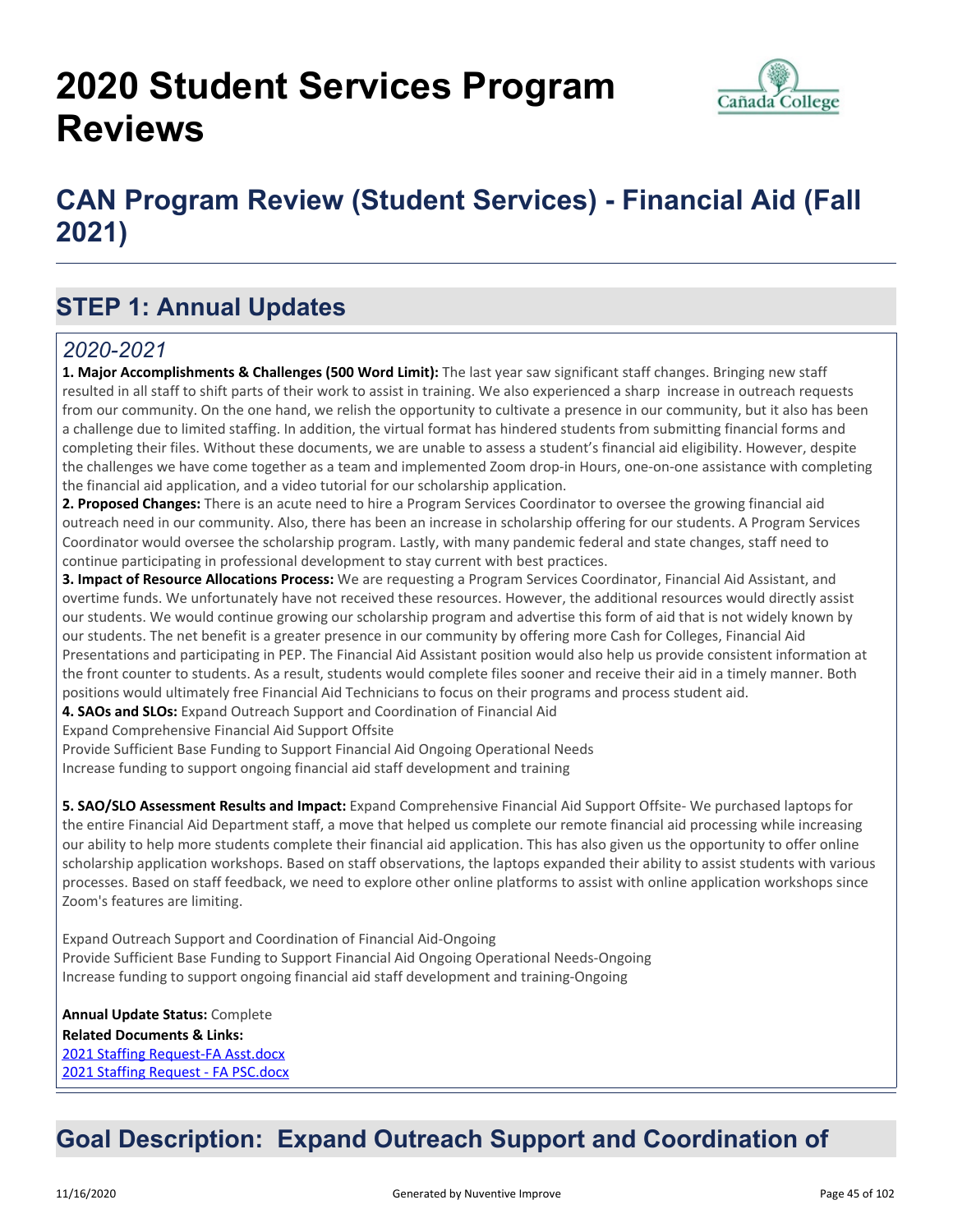# **Financial Aid**

To provide trained financial aid support for all outreach and in-reach efforts, case management with special populations including homeless youth, foster youth, Promise Program financial aid completion, etc. and coordination of scholarship program requires additional staffing - 1.0 FTE Program Services Coordinator for Financial Aid is being submitted

**Goal Status:** 1 - New (PR)

**Relevant Program Review Cycle:** 2019-2020, 2020-2021, 2021-2022

**Estimated Completion Date:** 06/30/2020

**Who's Responsible for this Goal?:** Financial Aid Director

**Please select the college goals with which your program goal aligns.:** Student Completion/Success - Provide educational and student services programs that highlight inclusivity, diversity, and equity in their mission to help students meet their unique educational goals and minimize logistical and financial barriers to success.

**Please select the college strategic initiatives with which your program goal aligns.:** Improve Student Completion

## *Action Plans*

**2019-2020 -** Hire and train Financial Aid Program Services Coordinator to provide sufficient staffing to address increased need for coordination of services with special populations, scholarship program and all financial aid outreach efforts. (Active)

**Who's Responsible for Completing this Action Plan?:** Margie Carrington and FA/Outreach teams

**Estimated Completion Date:** TBD - dependent upon hiring of PSC or other identified financial aid staff that can take on the coordination of this work.

**Related Documents & Links:**

[1819 Staffing Request - FA PSC.docx](https://sanmateo.improve.nuventive.com:443/tracdat/viewDocument?y=qX5cjoaGFIsp)

### *Resource Requests*

-----------------------------------------

**1.0 FTE Financial Aid Program Services Coordinator -** Hourly estimate included below if permanent staffing is not approved through annual position request and justification process.

Budgeted amount in this justification assumes short term hourly rate at \$25.05/hr x 7.5 hrs x 180 days max. No benefits.

Staffing needed to coordinate all financial aid outreach efforts (event staffing, presentations, scheduling, etc.); serve as a financial aid liaison for local area outreach and with special populations including Promise students, Homeless and Foster Youth, and Study Abroad; maintain all communications (website, social media, marketing materials), coordinate Cañada Scholarship Program and serve with Director in liaison capacity with Foundation, donors, etc.

**Type of Resource:** Non-Instructional Personnel **Cost:** 33817

# **Goal Description: Provide Sufficient Base Funding to Support Financial Aid Ongoing Operational Needs**

At present time, the Financial Aid Department does not have a sufficient budget to support its operational needs including funds for staff overtime, non-FWS student assistants, general office supplies, duplicating, minimal food for hosted events on and off campus and mileage reimbursement for staff travel between SMCCCD sites. This need is for 2018-19 and then ongoing as a base allocation for the 2019-2020 and 2020-2021 budget forward.

**Relevant Program Review Cycle:** 2019-2020, 2020-2021, 2021-2022 **Estimated Start Date:** 07/01/2018 **Estimated Completion Date:** 06/30/2019 **Goal Status:** 2 - Continuing (PR)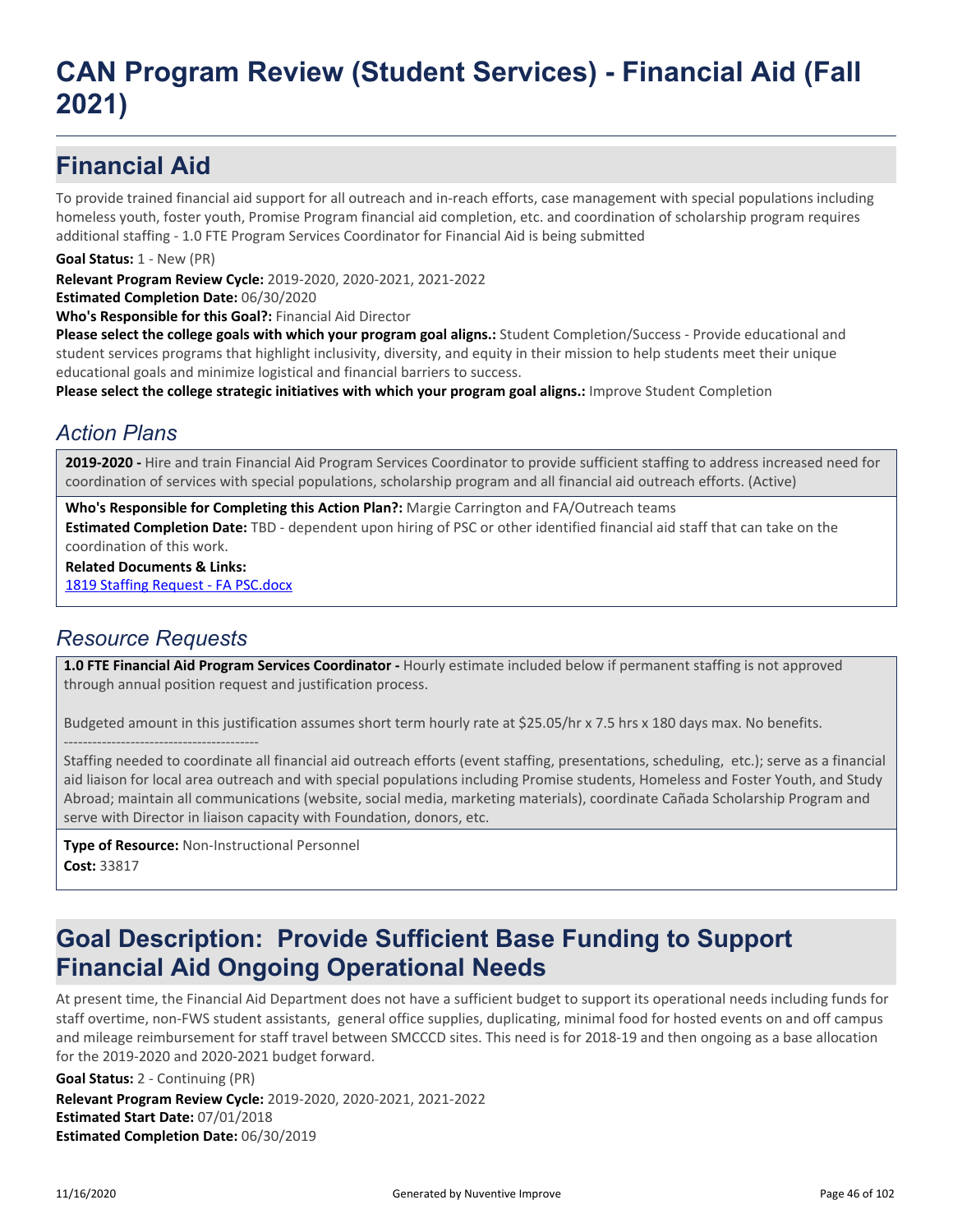**Who's Responsible for this Goal?:** Financial Aid Director

**Please select the college goals with which your program goal aligns.:** Student Completion/Success - Provide educational and student services programs that highlight inclusivity, diversity, and equity in their mission to help students meet their unique educational goals and minimize logistical and financial barriers to success.

**Please select the college strategic initiatives with which your program goal aligns.:** Improve Student Completion

## *Action Plans*

**2018-2019 -** Identify in general fund appropriate support level as a base allocation for the Financial Aid Department (Active)

**Who's Responsible for Completing this Action Plan?:** VPA, VPSS, Financial Aid Director **Estimated Completion Date:** TBD

**2019-2020 -** Identify in general fund appropriate support level as a base allocation for the Financial Aid Department (Active)

**Who's Responsible for Completing this Action Plan?:** VPA, VPSS, Financial Aid Director **Estimated Completion Date:** TBD

#### *Resource Requests*

**non-personnel general operating budget - supplies and duplicating (\$3,000), mileage (\$1,000), food for hosted events (\$1,000) -** 2019-2020 need

**Type of Resource:** Supplies (Items less than \$5000) **Cost:** 5000

**non-personnel general operating budget - supplies and duplicating (\$3,000), mileage (\$1,000), food for hosted events (\$1,000) -** 2018-2019 need

**Type of Resource:** Supplies (Items less than \$5000) **Cost:** 5000

#### **Staff overtime (\$6,000) and student assistant budget (\$6,000) -** 2019-2020 need

**Type of Resource:** Non-Instructional Personnel **Cost:** 12000

#### **Staff overtime (\$6,000) and student assistant budget (\$6,000) annually - 2018-19 need**

**Type of Resource:** Non-Instructional Personnel **Cost:** 12000

#### **Staff overtime (\$6,000) and student assistant budget (\$6,000)\_copy -** 2021-2022 need

**Status:** Continued Request - Active

**Type of Resource:** Non-Instructional Personnel

**Cost:** 12000

#### **One-Time or Recurring Cost?:** Recurring Cost

**Critical Question: How does this resource request support closing the equity gap?:** This budget augmentation supports that financial aid department in assisting our community in applying for financial aid and informing them of various financial resources. Many of the communities that we assist are our marginalized students and it's critical they receive this information.

**Critical Question: How does this resource request support Latinx and AANAPISI students?:** The majority of the students that this resource would support are our Latinx and AANAPISI students. We would support them in completing their financial aid application and connecting them to other critical resources such as EOPS, Promise Scholars, Puente, etc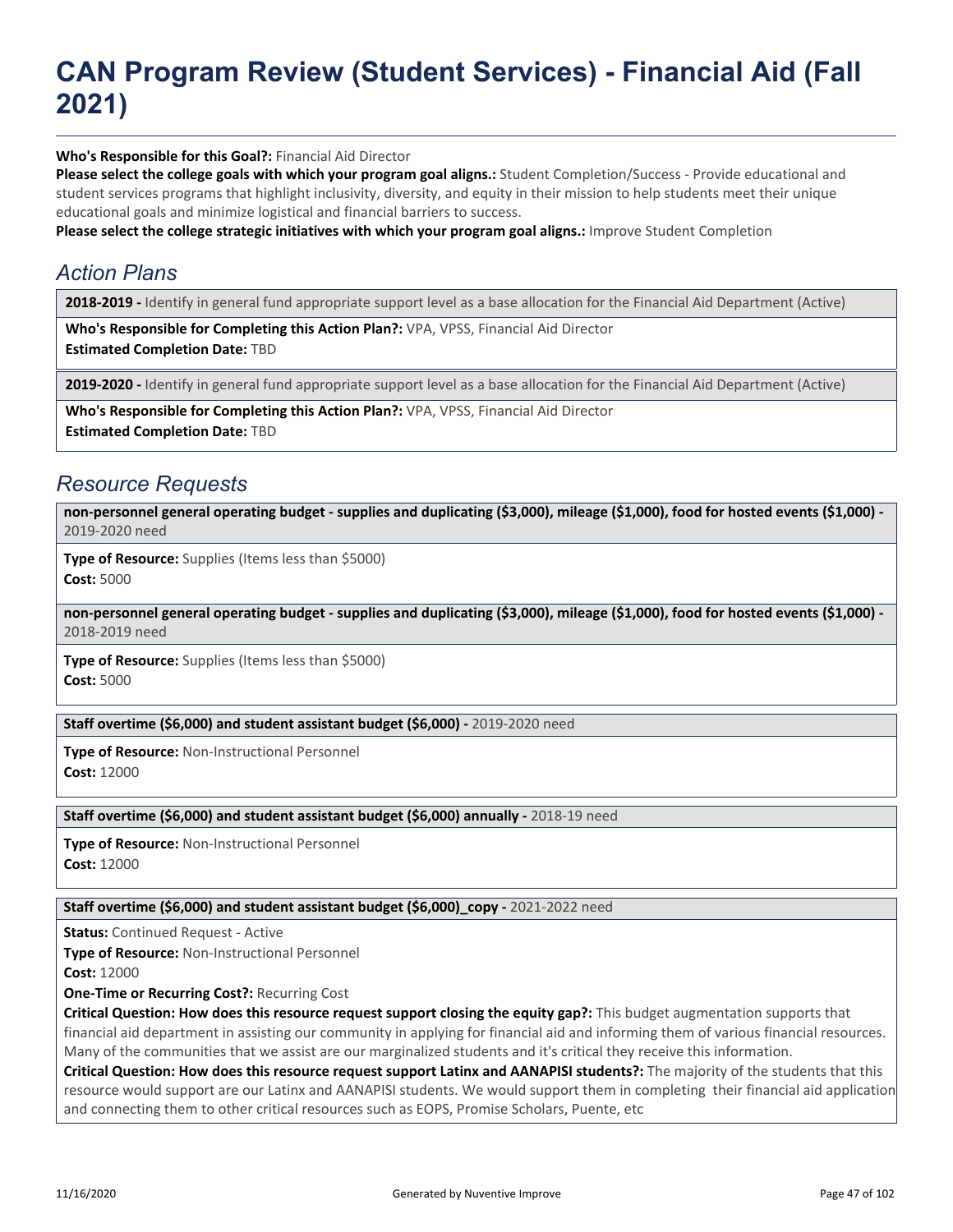## **Goal Description: Increase funding to support ongoing financial aid staff develpment and traininig**

Provide access to regional, state and federal trainings to address ongoing training needs for compliance, program administration, professional growth and accountability.

**Goal Status:** 2 - Continuing (PR)

**Relevant Program Review Cycle:** 2019-2020

**Estimated Start Date:** 07/01/2018

**Estimated Completion Date:** 06/30/2019

**Please select the college goals with which your program goal aligns.:** Organizational Development - Focus institutional resources on the structures processes and practices that invest in a diverse student population and prioritize and promote equitable inclusive and transformative learning.

## *Action Plans*

**2018-2019 -** Provide base allocation for financial aid training needs as identified by Financial Aid Director for 2018-19. (Active)

**Who's Responsible for Completing this Action Plan?:** VPA, VPSS, Financial Aid Director **Estimated Completion Date:** TBD

**2019-2020 -** Provide base allocation for financial aid training needs as identified by Financial Aid Director for 2019-20 (Active)

**Who's Responsible for Completing this Action Plan?:** VPA, VPSS, Financial Aid Director **Estimated Completion Date:** TBD

## *Resource Requests*

**Funds to send one or two staff to a variety of required trainings including CCCSFAAA, CASFAA, Ellucian, Federal Student Aid each year - 2018-2019 need. -** Staff will rotate attendance and trainings based on need and job duties.

**Type of Resource:** Professional Development **Cost:** 15000

**Funds to send one or two staff to a variety of required trainings including CCCSFAAA, CASFAA, Ellucian, Federal Student Aid each year - 2019-2020 need. -** Staff will rotate attendance and trainings based on need and job duties.

**Type of Resource:** Professional Development **Cost:** 15000

# **Goal Description: Increase funding to support ongoing financial aid staff develpment and traininig\_1**

Provide access to regional, state and federal trainings to address ongoing training needs for compliance, program administration, professional growth and accountability.

**Goal Status:** 2 - Continuing (PR)

**Relevant Program Review Cycle:** 2019-2020, 2020-2021

**Estimated Start Date:** 07/01/2019

**Estimated Completion Date:** 06/30/2020

**Please select the college goals with which your program goal aligns.:** Organizational Development - Focus institutional resources on the structures, processes, and practices that invest in a diverse student population and prioritize and promote equitable, inclusive,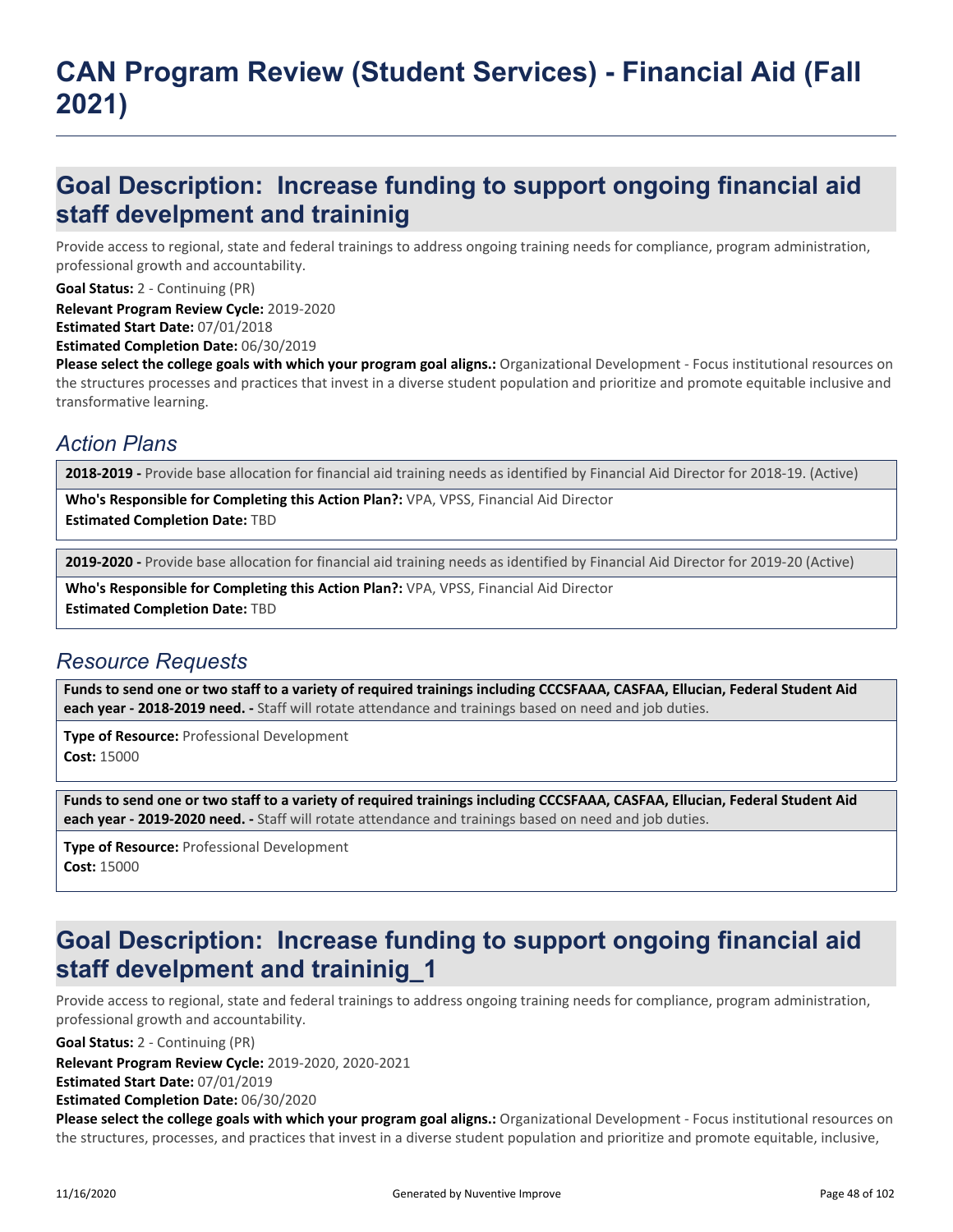and transformative learning.

## *Action Plans*

**2019-2020 -** Provide base allocation for financial aid training needs as identified by Financial Aid Director for 2019-2020. (Active)

**Who's Responsible for Completing this Action Plan?:** VPA, VPSS, Financial Aid Director

**Estimated Completion Date:** TBD

**Related Documents & Links:**

[Financial Aid Resourse Requests 1920 and 2021.xlsx](https://sanmateo.improve.nuventive.com:443/tracdat/viewDocument?y=SCeQPXQt6lEZ) [Financial Aid Budget Needs 1819 and 1920.xlsx](https://sanmateo.improve.nuventive.com:443/tracdat/viewDocument?y=tZvFhfN2mRYf)

**2020-2021 -** Provide base allocation for financial aid training needs as identified by Financial Aid Director for 2020-2021 (Active)

**Who's Responsible for Completing this Action Plan?:** VPA, VPSS, Financial Aid Director

**Estimated Completion Date:** TBD

**Related Documents & Links:**

[Financial Aid Resourse Requests 1920 and 2021.xlsx](https://sanmateo.improve.nuventive.com:443/tracdat/viewDocument?y=SCeQPXQt6lEZ)

## *Resource Requests*

**Funds to send one or two staff to a variety of required trainings including CCCSFAAA, CASFAA, Ellucian, Federal Student Aid each year - 2019-2020 need. -** Staff will rotate attendance and trainings based on need and job duties.

**Status:** Continued Request - Active

**Type of Resource:** Professional Development **Cost:** 15000 **One-Time or Recurring Cost?:** Recurring Cost

**Funds to send one or two staff to a variety of required trainings including CCCSFAAA, CASFAA, Ellucian, Federal Student Aid each year - 2020-2021 need. -** Staff will rotate attendance and trainings based on need and job duties.

**Status:** Continued Request - Active **Type of Resource:** Professional Development **Cost:** 15000 **One-Time or Recurring Cost?:** Recurring Cost

## **Goal Description: Hire full-time Financial Aid Assistant**

To provide much needed professional staffing at Financial Aid Department front service counter

**Goal Status:** 2 - Continuing (PR)

**Relevant Program Review Cycle:** 2019-2020, 2020-2021, 2021-2022

**Estimated Start Date:** 07/01/2020

**Estimated Completion Date:** 07/01/2020

**Who's Responsible for this Goal?:** Financial Aid Director

**Please select the college goals with which your program goal aligns.:** Student Completion/Success - Provide educational and student services programs that highlight inclusivity, diversity, and equity in their mission to help students meet their unique educational goals and minimize logistical and financial barriers to success.

**Please select the college strategic initiatives with which your program goal aligns.:** Improve Student Completion

## *Action Plans*

**2020-2021 -** 2020-2021 Hire and train Financial Aid Assistant to provide professional consistent student support in high need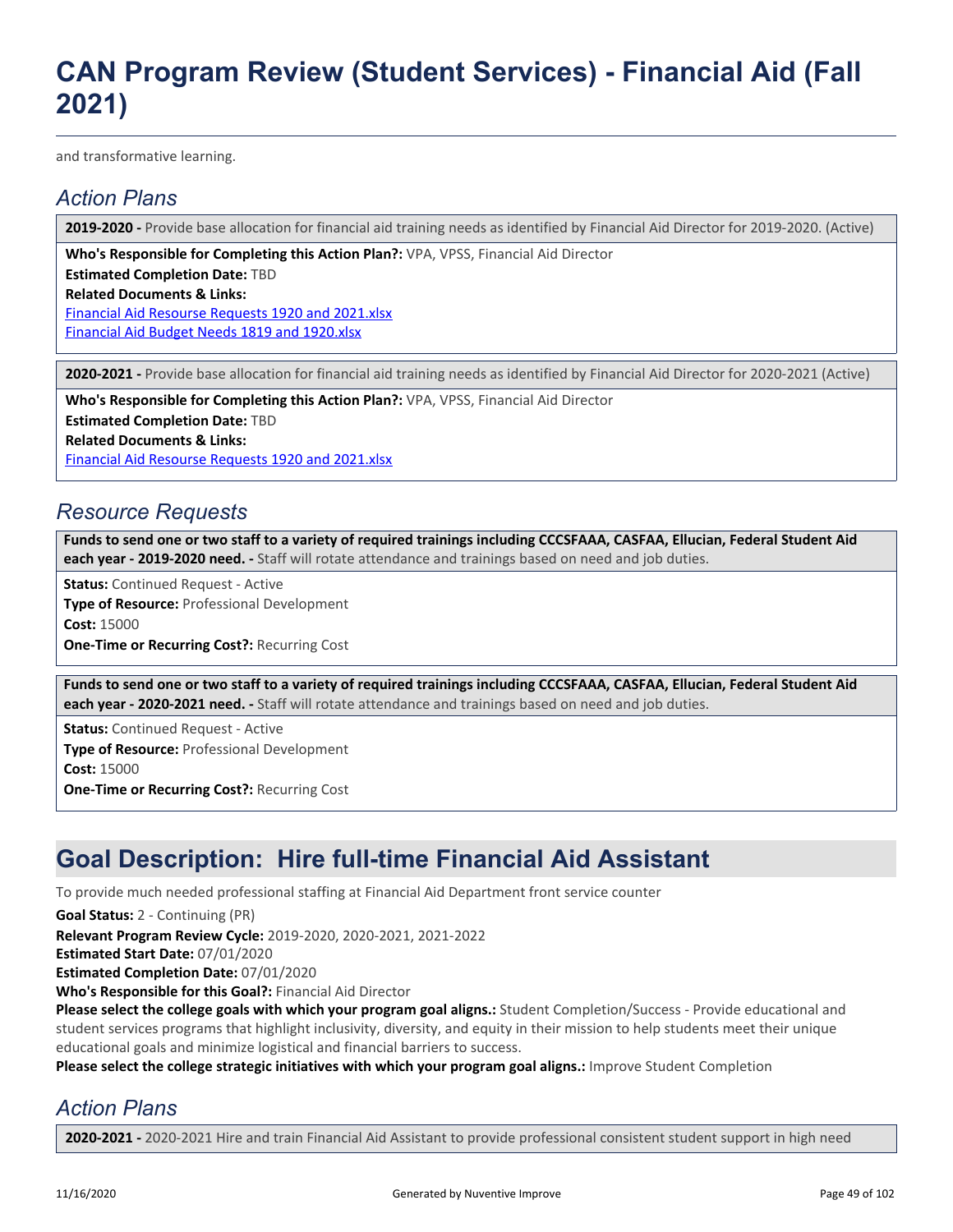student facing service counter. (Active)

**Who's Responsible for Completing this Action Plan?:** Director of Financial Aid Services (hiring pending funding) and Financial Aid Technical Support Specialist and Technicians (training).

**Estimated Completion Date:** TBD - depend on funding

**Related Documents & Links:**

[1920 Staffing Request-FA Asst.docx](https://sanmateo.improve.nuventive.com:443/tracdat/viewDocument?y=kbkNXfTa23x3)

### *Resource Requests*

**1.0 FTE Financial Aid Assistant Hourly -** 1.0 FTE Financial Aid Assistant Hourly estimate included below if permanent staffing is not approved through annual position request and justification process.

Budgeted amount in this justification assumes short term hourly rate at \$22.34/hr x 7.5 hrs x 180 days max. No benefits. -----------------------------------------

We do not have department staffing to provide professional staffing at our front counter. We have relied on student staffing for several years with short-term funds approved in different years with no resolution to create a permanent staff presence at this high volume student facing location.

**Status:** Continued Request - Active **Type of Resource:** Non-Instructional Personnel **Cost:** 30159 **One-Time or Recurring Cost?:** Recurring Cost

# **Goal Description: Install new interior office walls for front office**

Need to reconfigure and install new interior walls similar to those used for Promise Program Office to create one or two acoustically separated work spaces in front office. Current staff member's work station lacks privacy and quiet needed to be able to concentrate on work or meet one on one with students.

**Goal Status:** 1 - New (PR)

**Relevant Program Review Cycle:** 2020-2021 **Estimated Start Date:** 07/01/2020

**Please select the college goals with which your program goal aligns.:** Organizational Development - Focus institutional resources on the structures, processes, and practices that invest in a diverse student population and prioritize and promote equitable, inclusive, and transformative learning.

### *Action Plans*

**2020-2021 -** Install new interior walls similar to those used for Promise Program Office to create one or two acoustically separated work spaces in front office. (Active)

**Who's Responsible for Completing this Action Plan?:** FA Director, campus facilities **Estimated Completion Date:** 07/31/2020

#### *Resource Requests*

**Pending information on product and installation estimates used by Promise (SMCCCD Facilities installed) - estimate based on verbal that Promise Office reconfiguration was estimated at \$20,000 but cost came in much lower. Our project is 1/3 size and should cost less. -** Staff member experiences a lack of privacy when meeting with students or having uninterrupted quiet time when performing complex data entry and file review and states this is negatively impacting the work environment.

**Status:** New Request - Active